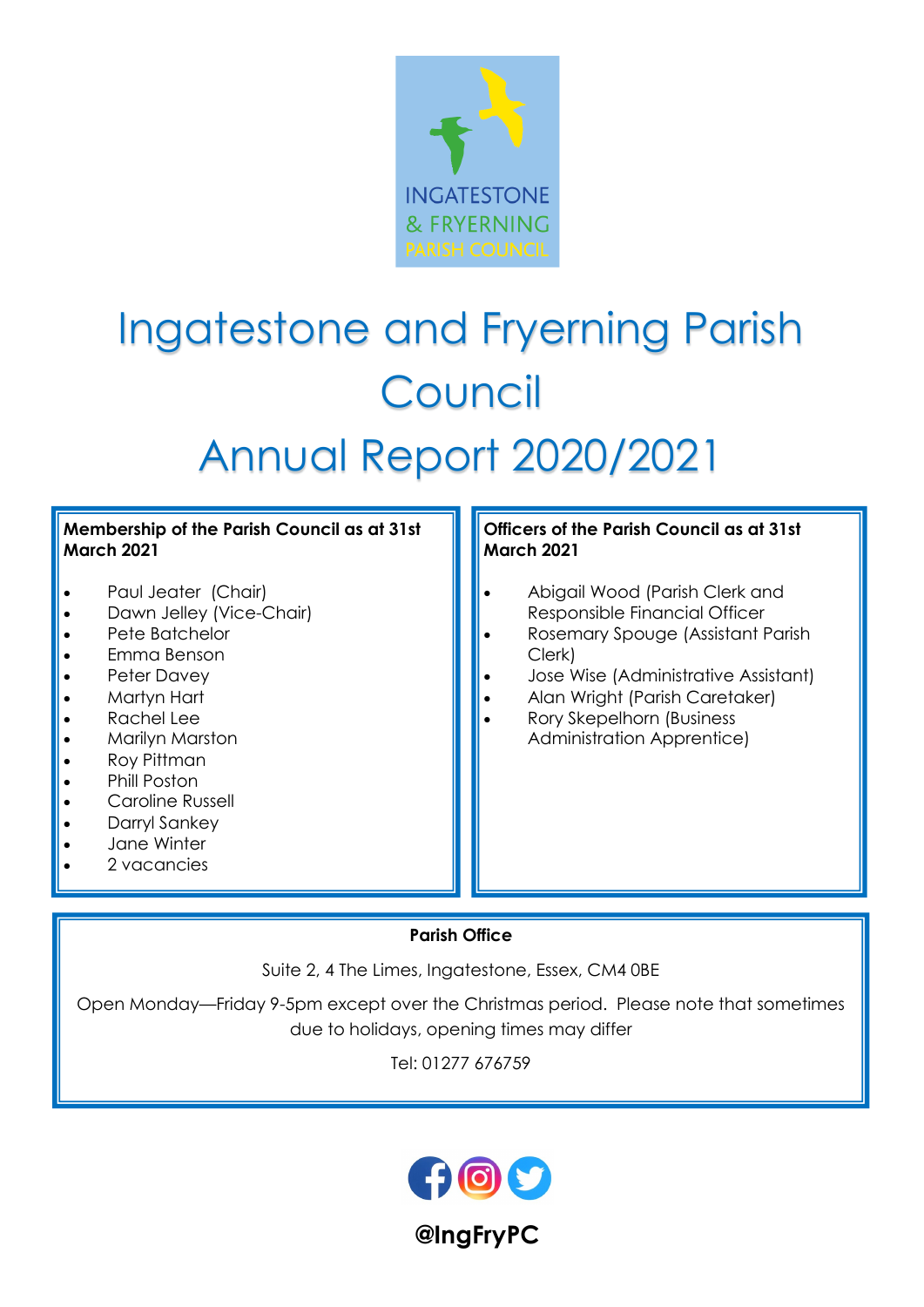#### Chairs Report 2021

To say the last twelve months have been differ-Local Council 'Quality Level' Award in recognient is to say the least, an understatement. Any tion of its work in serving the local community report of the last year must start with the COVID and in spite of the difficult circumstances in in pandemic, its impact upon our local community which we found ourselves during the past twelve and the resulting lockdowns. Firstly my sincere months, we hope to apply for 'Gold Award, the sympathy to anyone who has lost a member of highest level of award over the next year. their family or friend to the virus, and also to anyone who contacted the virus and is still suffering the effects of 'long covid'.

Through the last year the Parish Council has con-By the summer we hope to have the playground tinued to work under difficult conditions. All our at Fairfield refurbished with a range of new meetings have taken place using zoom, allowing equipment. Finally we hope to publish a regular our work and initiatives to continue. The staff 'e-newsletter' to keep residents more regularly have continued to work, some have worked up to date with developments. from home, and others have visited the office. The parish council moved to five day working but Unfortunately because of covid restrictions we not as we first envisaged.

During the year we co-opted two new council-before this and similar events will again be possilors, and I would like to publicly thank Marilyn ble. Marston and Peter Batchelor for the work and commitment they have shown since becoming As people have been able to meet in larger members of the council. Unfortunately two other groups outdoors there has been an unfortunate members have recently resigned, due to work increase in the amount of litter. We have inand family responsibilities. I'd like to thank Deb-creased the number of bins on Seymour Field bie Carpenter and Caroline Baker for their efforts and we now have litter picks on Fairfield 5 days a while serving on the council.

During the past year our three working groups: with them. economic development, health and well-being and climate emergency, have met and kick We will be organising a Village Litter Pick on Satstarted a number of initiatives. These groups in-urday 22th May. Please volunteer to help if you volve councillors and local residents and new can. Ingatestone and Fryerning are beautiful members are always welcome. If you are inter-places to live, let's help to keep it that way. ested in becoming involved please contact the parish council office who will be able to put you It has been a trying time for everyone. Lockdown into contact with the group's coordinator.

Our Neighbourhood Plan group has completed summer in the villages. the draft plan; it is a comprehensive document and focuses on the needs of the parish over the Paul Jeater next 30 years. It is now being sent to Brentwood April 2021Council for their observations. Hopefully during the year the plan will be adopted but prior to this there has to be a local referendum where residents will have the opportunity to vote on the plan.

During the year the parish council received a £10,000 grant and we resolved to use these funds to help local community groups and clubs that enrich life in the parish. These organisations had suffered loss of income during the pandemic, yet

still had to meet unavoidable costs.

The Parish Council already has been awarded

Looking ahead we look forward to when our facilities at Seymour Field can be fully open again.

will be able to organise the usual Annual Parish meeting this year, but hopefully it will not be long

week. Obviously it would help if residents either placed litter in the bins or took their litter home

through winter has taken its toll in many ways. Let's hope we have an enjoyable spring and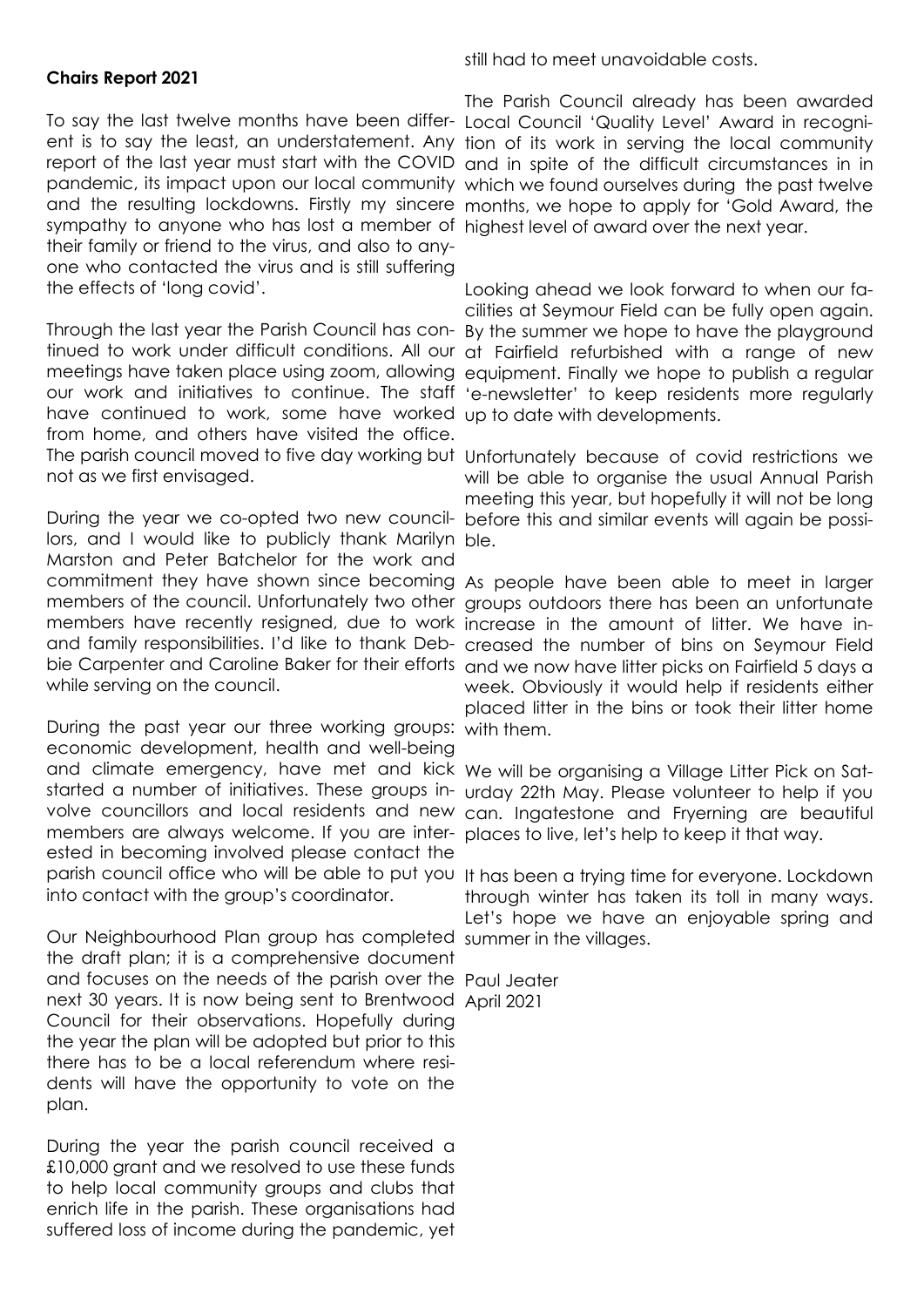#### Balance sheet for y/e 31st March 2021

| 31/03/2020 | <b>Assets</b>                                   | 31/03/2021  | <b>Notes</b> |
|------------|-------------------------------------------------|-------------|--------------|
| 200768.05  | <b>Fixed Assets</b>                             | 211636.29   | T            |
| 2000.39    | Debtors & Prepayments                           | 5051.80     |              |
| 38326.16   | <b>Bank Current Account</b>                     | 21855.65    |              |
| 80238.37   | <b>Bank Savings Account</b>                     | 80318.39    |              |
| 86420.52   | Nationwide Building Society                     | 86475.34    |              |
| 86340.43   | Yorkshire Building Society                      | 86459.88    |              |
| 78.00      | Cash in hand                                    | 90.82       |              |
| 213403.87  |                                                 | 280251.88   |              |
|            | <b>Current Liabilities</b>                      |             |              |
| 743.29     | Creditors & Accruals                            | 1328.16     |              |
| $-4438.48$ | VAT OWED to the parish council                  | $-4852.44$  |              |
| $-3695.19$ |                                                 | $-3524.28$  |              |
| 297099.06  | <b>Current Assets less Current Liabilities:</b> | 283776.16   |              |
| 497867.11  | <b>Total Assets less Current Liabilities:</b>   | 495412.45   |              |
|            | <b>Capital &amp; Reserves</b>                   |             |              |
| 284847.05  | Reserves                                        | 295715.29   |              |
| 143161.56  | Profit & Loss Account 2019                      | 213020.06   |              |
| 69858.50   | Profit & Loss Account 2020                      | $-13322.90$ |              |
| 497867.11  |                                                 | 495412.45   |              |

### Income and Expenditure for y/e 31st March 2021

| 31/03/2019 | <b>Income</b>                      |           |                |
|------------|------------------------------------|-----------|----------------|
| 170430.00  | Parish Precept                     | 173839.00 |                |
| 37846.75   | <b>Burials &amp; Ashes</b>         | 20010.75  | $\overline{2}$ |
| 4881.66    | Seymour Field and Hall             | 3067.15   | 3              |
| 48447.00   | <b>Other Grants</b>                | 10000.00  | 4              |
| 3985.48    | Other income                       | 495.54    | 5              |
| 265590.89  |                                    | 207412.44 |                |
|            | <b>Purchases</b>                   |           |                |
| 240.00     | Purchase of items for resale       | 245.00    |                |
| 4979.50    | <b>High Street Christmas Trees</b> | 4827.90   | 6              |
| 1007.00    | Events                             | 60.00     |                |
| 5135.00    | Neighbourhood Plan expenses        | 3678.00   |                |
| 0.00       | Working group budget               | 150.00    | $\overline{7}$ |
| 0.00       | <b>CCTV</b> contribution           | 10000.00  | 8              |
| 0.00       | Tetra-pak recycling project        | 720.00    | 9              |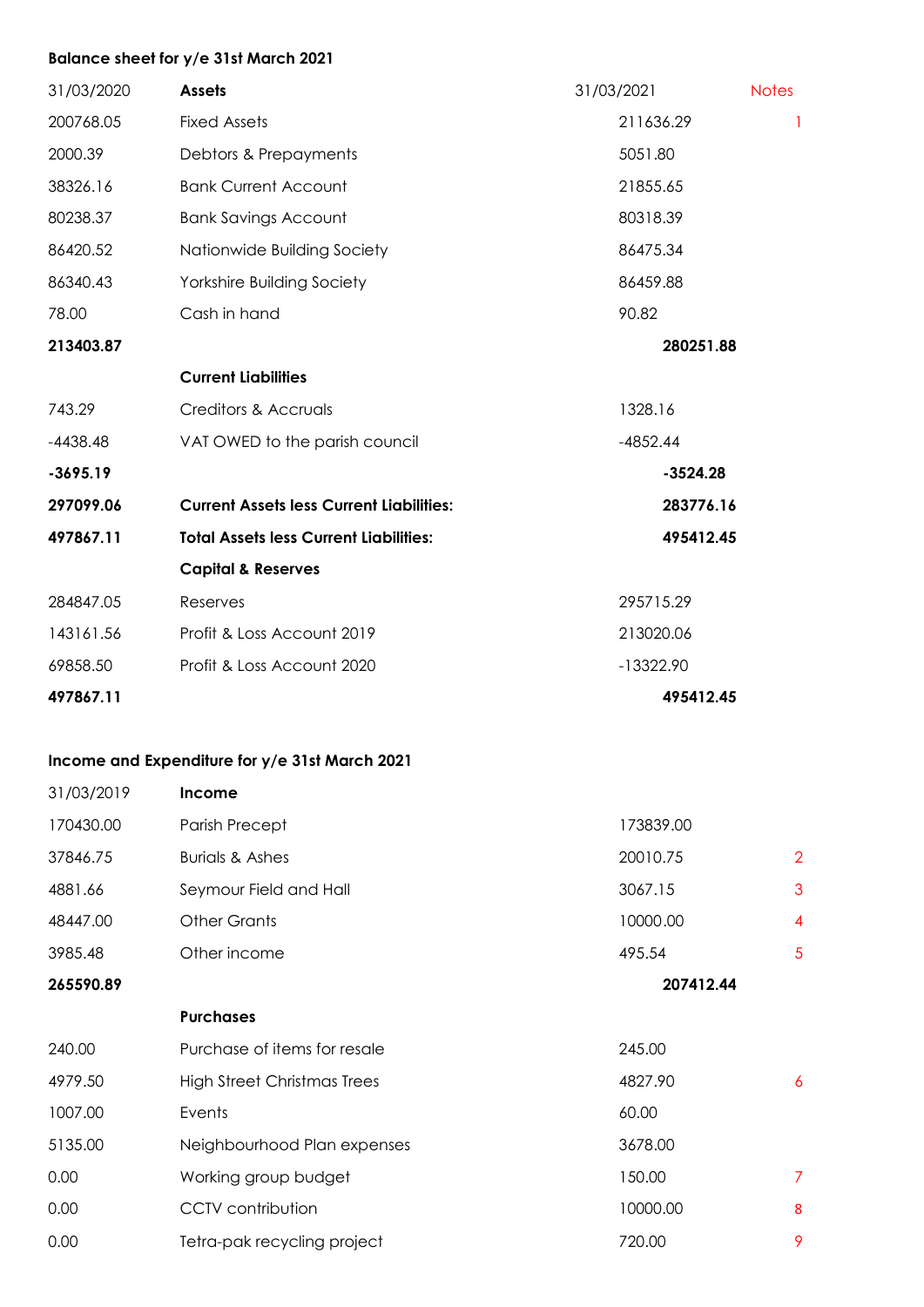| 1180.84                        | Car parking agreement                                 | 1192.64    |                 |
|--------------------------------|-------------------------------------------------------|------------|-----------------|
|                                | Upkeep of Churchyards, Cemetery and Open areas        |            |                 |
| 1397.50                        | Fryerning Cemetery - Trees                            | 1075.00    |                 |
| 945.00                         | Fryerning Cemetery - Interments                       | 610.00     |                 |
| 13464.52                       | Fryerning Cemetery - Ground Maintenance               | 14309.92   |                 |
| 1507.60                        | Fryerning Cemetery - Skip and bin hire                | 1923.77    |                 |
| 3234.96                        | Ingatestone Churchyards - Grounds Maintenance         | 5049.96    | 10              |
| 7438.47                        | High Street - Plants and watering                     | 4839.96    |                 |
| 2831.97                        | Fairfield - Repairs and renewals                      | 3286.00    | 11              |
| 5095.59                        | Fairfield - Bin emptying and litter picking           | 6068.83    | 12 <sup>2</sup> |
| 1362.50                        | Fairfield - Tree maintenance                          | 1802.92    |                 |
| 3899.96                        | Fairfield - Ground maintenance                        | 2979.96    |                 |
| 19186.74                       | Seymour Field - maintenance                           | 17117.46   |                 |
| 13961.04                       | Seymour Pavilion- repairs and renewals                | 8939.26    | 13              |
| 912.19                         | Seymour Pavilion - cleaning and litter removal        | 924.21     |                 |
| 4360.00                        | Parish defibrillators                                 | 0.00       |                 |
|                                | <b>Office Expenses</b>                                |            |                 |
| 62730.12                       | Office staff salaries                                 | 78696.72   | 14              |
| 15912.02                       | Office Rent, Rates & Insurance                        | 19827.35   |                 |
| 1903.62                        | <b>Electricity and Gas</b>                            | 784.11     | 15              |
| 3990.00                        | Printing Postage & Stationery                         | 2801.07    |                 |
| 2071.54                        | Telephone, Internet & Website                         | 2436.08    |                 |
| 3943.00                        | Computing & Software                                  | 3439.41    |                 |
| 601.60                         | <b>GDPR</b> costs                                     | 830.80     |                 |
| 677.24                         | Software subscriptions and printer maintenance        | 573.66     |                 |
| 2601.80                        | Legal and professional                                | 2985.23    | 16              |
| 2412.40                        | Office - Repairs, renewals, sundries and refreshments | 333.51     |                 |
| 0.00                           | Office move                                           | 6096.65    | 17              |
| 161.15                         | <b>Bank charges and interest</b>                      | 138.75     |                 |
| 1460.87                        | Donations and Subscriptions                           | 1485.47    |                 |
| 3010.00                        | Training                                              | 2075.30    |                 |
| 716.65                         | Insurance                                             | 688.73     |                 |
| 150.00                         | <b>NALC Quality Award</b>                             | 0.00       |                 |
| 1250.00                        | Grant programme                                       | 7741.71    | 18              |
| 195732.39                      |                                                       | 2207353.34 |                 |
| 69858.50<br>Net Profit/(Loss): |                                                       | (13322.90) |                 |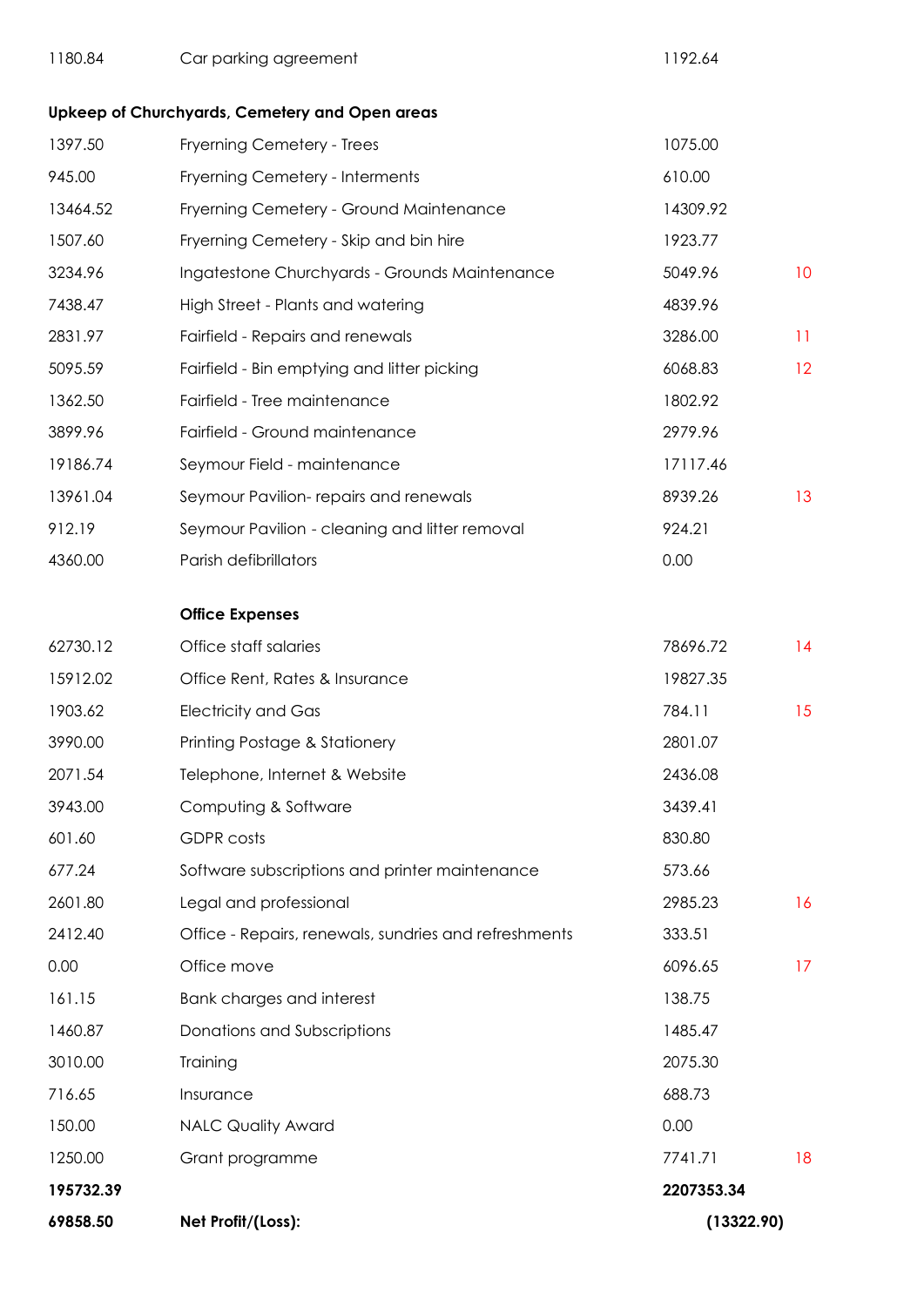#### Notes on the accounts

- 1 Assets purchased this year included a hall projector and screen for the Seymour pavilion, picnic benches for the patio and conference furniture for the parish office. The figure also includes the bespoke forged metal fence for the sunken grave at St Edmunds and St Marys, Ingatestone.
- 2 Income generated from the cemetery dropped this year due to the restrictions on funerals and memorial services. It is anticipated that this will have the opposite effect in 2021/22 when the desire for unrestricted funerals returns.
- 3 Hiring income for the Seymour field and pavilion dropped in line with Covid restrictions.
- 4 The parish council received a £10000 Small Business Rates grant from the government which was immediately transformed into a Covid support grant for local clubs and organisations to access.
- 5 Other income includes bank interest received and the sale of garden waste bags.
- 6 This cost includes the provision of a new Market Place Christmas Tree and the purchase of the fixings that will be used in future years.
- 7 IFPC agreed a small budget for the newly formed Working Groups that allowed for small expenditure only, under the delegated authority of the Clerk.
- 8 In partnership with Brentwood Borough Council, IFPC agreed to contribute to the installation of the new High Street CCTV cameras. Monitoring, maintenance and ongoing costs will be borne by Brentwood Borough Council.
- 9 IFPC resolved to provide Tetra-pak recycling facilities for the parish, following a lack of provision by the Borough Council. Subsequently a £500 grant was received from Love Essex for this project in the 2021/22 financial year.
- 10 This figure includes the bespoke fencing around the sunken grave at St Edmunds and St Marys, Ingatestone.
- 11 This figure includes play equipment repair work and works on the gates leading onto Fairfield including a new gate for Star Lane.
- 12 This figure includes the provision and installation of 3 new rubbish bins on Fairfield
- 13 This figure includes the installation of a new hall projector and screen, along with general maintenance of the facility.
- 14 During the year, IFPC promoted the Business Administration Apprentice to a full time Communications Officer, moving from an apprentice wage to full time salary.
- 15 The reduction in the cost of electricity and gas is directly related to the closure of Seymour pavilion during the covid lockdown.
- 16 This figure includes the legal fees associated with the new office lease, external audit fee and RoSPA inspection of the playgrounds.
- 17 This figure includes the purchase of furniture for the new council meeting room, IT setup for the new office and the purchase of window blinds.
- 18 The grant programme was supplemented by the £10000 grant received from government under the Small Business rates scheme and provided grants to local clubs and organisations of up to £500 in three stages, throughout the 2020 covid lockdown.